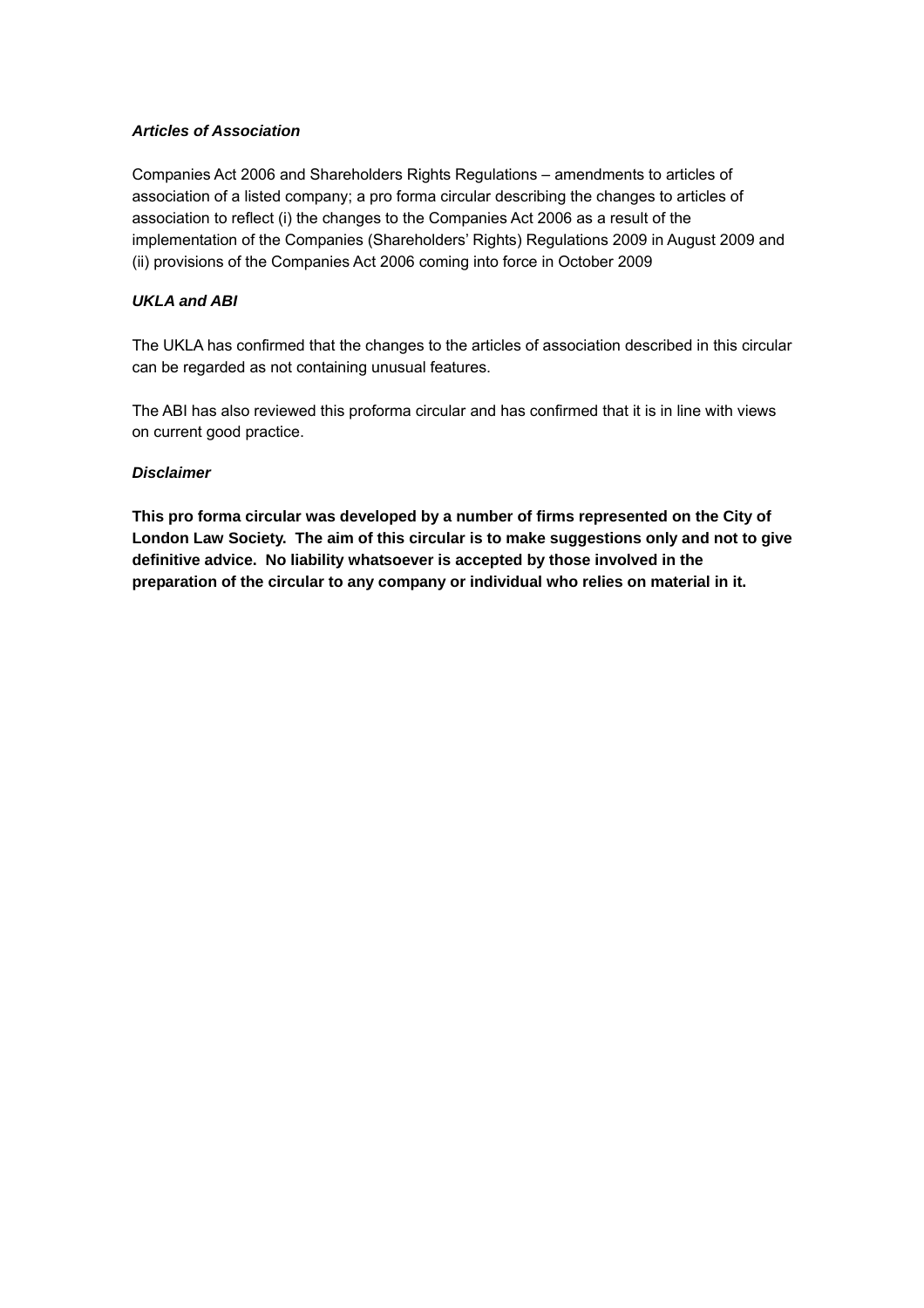#### **THIS DOCUMENT IS IMPORTANT AND REQUIRES YOUR IMMEDIATE ATTENTION.**

If you are in any doubt as to any aspect of the proposals referred to in this document or as to the action you should take, you should seek your own advice from a stockbroker, solicitor, accountant, or other professional adviser.

If you have sold or otherwise transferred all of your shares, please pass this document together with the accompanying documents to the purchaser or transferee, or to the person who arranged the sale or transfer so they can pass these documents to the person who now holds the shares.

13.3.1(6)

# **Company plc**

(incorporated and registered in England and Wales under number [•])

## **NOTICE OF ANNUAL GENERAL MEETING**

Notice of the Annual General Meeting of the Company to be held at [•] on [•] at [•] is set out at the end of this circular.

Whether or not you propose to attend the Annual General Meeting, please complete and submit a proxy form in accordance with the instructions printed on the enclosed form. The proxy form must be received by [●].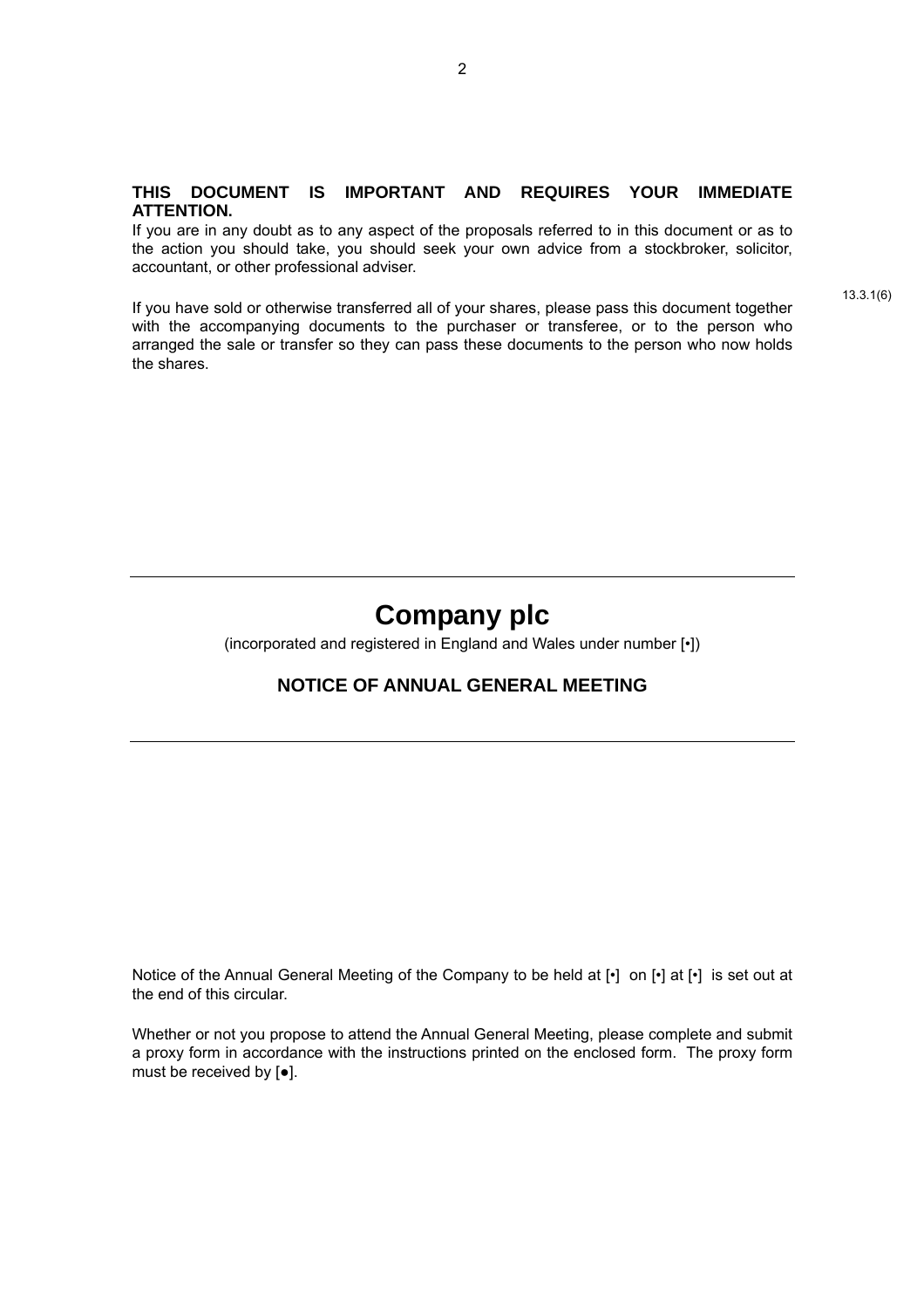## **PART I**

## **Company plc**

(incorporated and registered in England and Wales under number [•])

**Registered Office:**

[•]

[Date]

*To the holders of Ordinary Shares* 

## **Notice of Annual General Meeting**

Dear Shareholder,

I am pleased to be writing to you with details of our Annual General Meeting ("**AGM**") which we are holding at [•] on [•] at [•]. The formal notice of Annual General Meeting is set out on page [•] of this document.

If you would like to vote on the resolutions but cannot come to the AGM, please fill in the proxy form sent to you with this notice and return it to our registrars as soon as possible. They must receive it by [•] on [•].

## [**Final dividend**

Shareholders are being asked to approve a final dividend of [•] per ordinary share for the year ended [•]. If you approve the recommended final dividend, this will be paid on [•] to all ordinary shareholders who were on the register of members on [•].]

[Other relevant business]

## **New Articles of Association**

We are asking shareholders to approve a number of amendments to our articles of association primarily to reflect the implementation of the Shareholder Rights Directive in the UK in August 2009 and the remaining provisions of the Companies Act 2006 [and certain amendments to the Uncertificated Securities Regulations 2001]**[1](#page-2-0)** in October 2009. An explanation of the main

<span id="page-2-0"></span>**<sup>1</sup>** Amendments to the Uncertificated Securities Regulations 2001 being made by the Companies Act 2006 (Consequential Amendments) (Uncertificated Securities) Order 2009 (SI 2009/1889) may be relevant to companies' articles, for instance provisions in the articles which deal with voting record dates for uncertificated shares or refusal to register transfers of shares.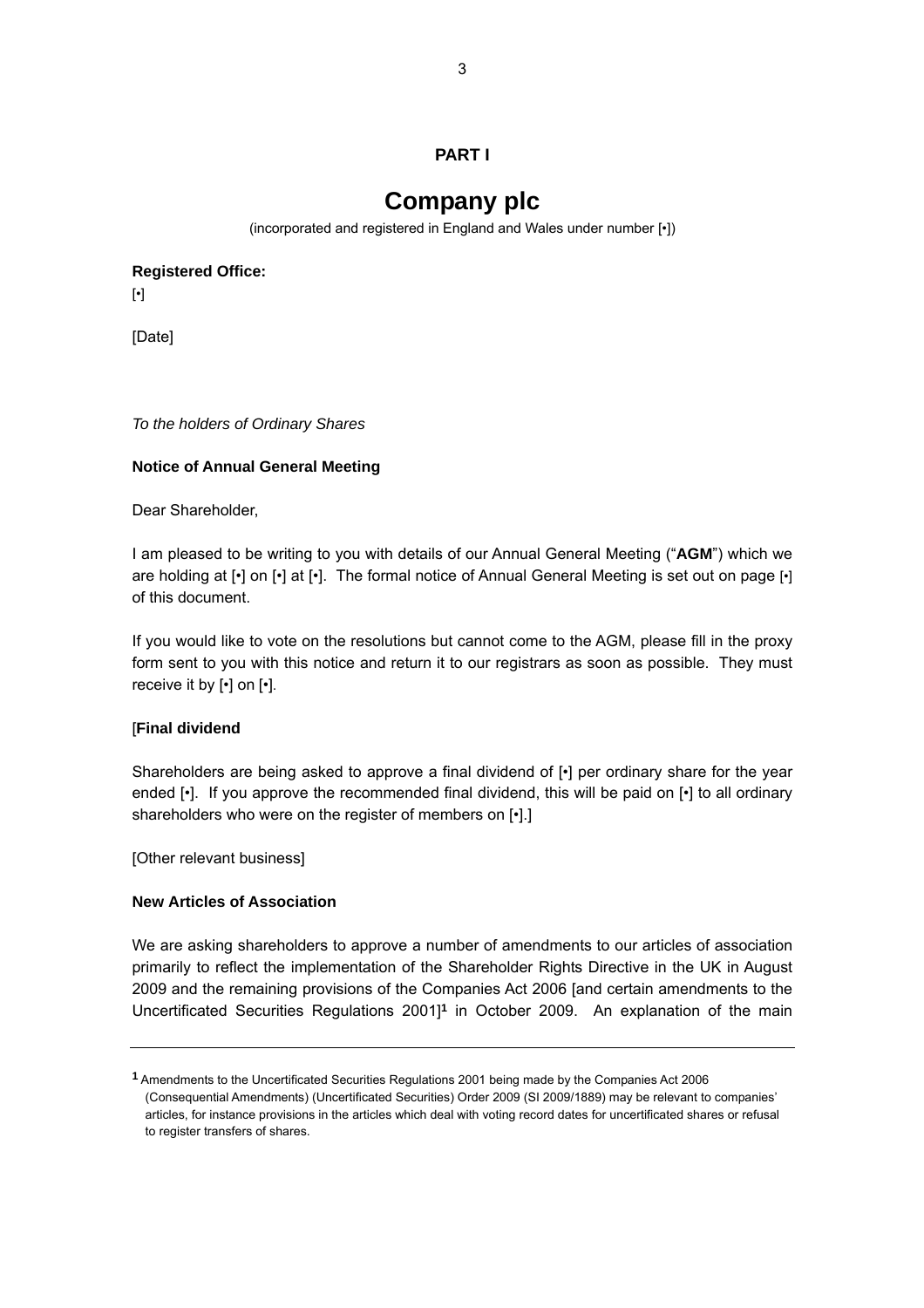changes between the proposed and the existing articles of association is set out in Part III on page [•] of this document.

Explanatory notes on all the business to be considered at this year's AGM appear on pages [·] to [•] of this document.

The Board considers that all the resolutions to be put to the meeting are in the best interests of  $13.3.1(5)$ the Company and its shareholders as a whole. Your Board will be voting in favour of them and unanimously recommends that you do so as well.

Yours sincerely,

Chairman

*Inspection of documents* 

*The following documents will be available for inspection at [•] and at the office of [•] from [•] until the time of* 13.8.10(2) *the AGM and at [the AGM location] from 15 minutes before the AGM until it ends:* 

- *Copies of the executive directors' service contracts*
- *Copies of letters of appointment of the non-executive directors*
- *A copy of the proposed new articles of association of the Company, and a copy of the existing memorandum and articles of association marked to show the changes being proposed in resolution [•]*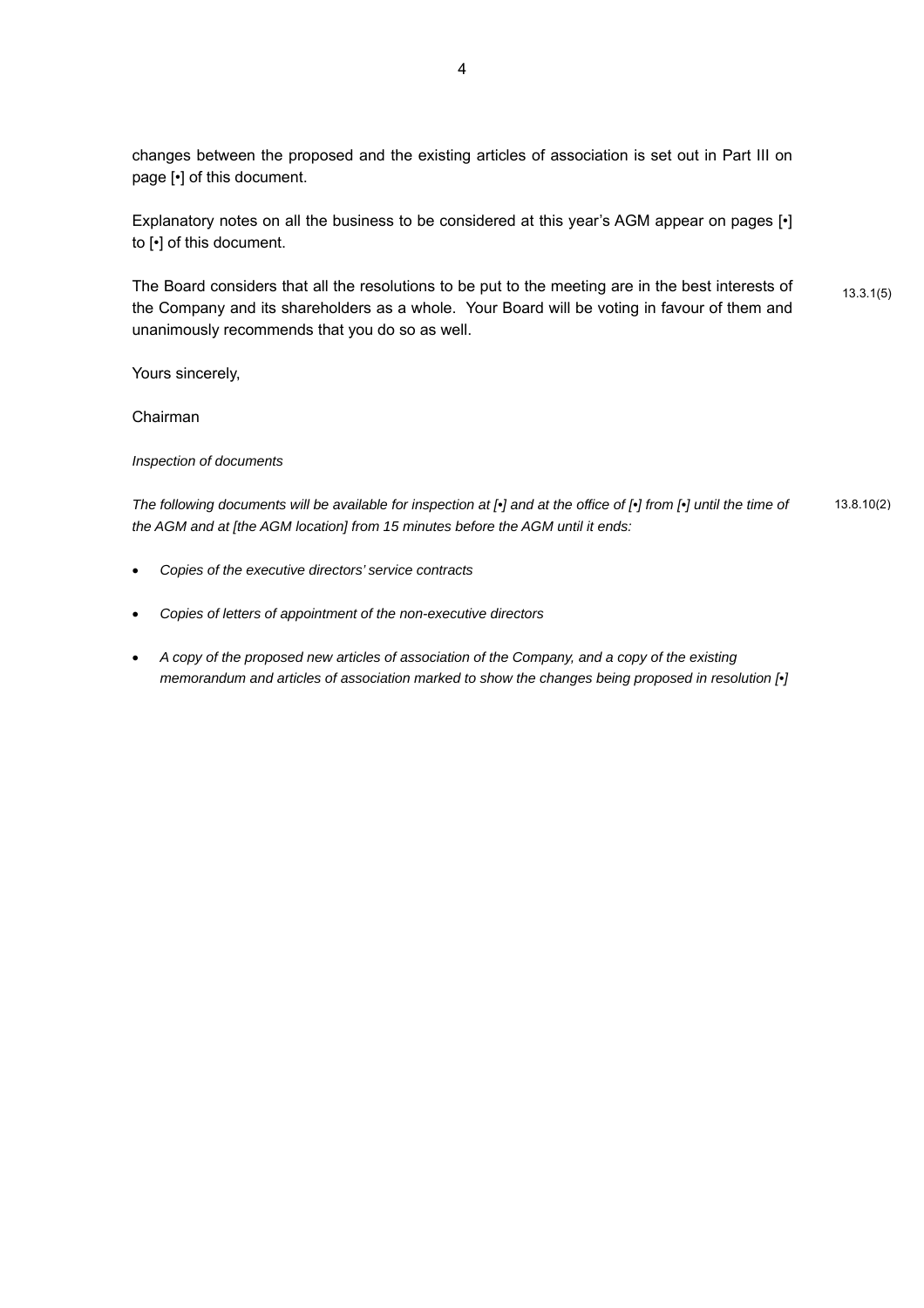## **PART II**

## **Company plc**

#### **NOTICE OF ANNUAL GENERAL MEETING**

This year's annual general meeting will be held at [•] on [•] at [•]. You will be asked to consider and pass the resolutions below. Resolutions [•] to [•] (inclusive) will be proposed as special resolutions. All other resolutions will be proposed as ordinary resolutions.

#### **Ordinary Resolutions**

[•]

#### **Special resolutions**

- [•] That [with effect from 00.01 a.m. on 1 October 2009]**[2](#page-4-0)**:
	- (A) the Articles of Association of the Company be amended by deleting all the provisions of the Company's Memorandum of Association which, by virtue of section 28 Companies Act 2006, are to be treated as provisions of the Company's Articles of Association; and
	- (B) the Articles of Association produced to the meeting and initialled by the chairman of the meeting for the purpose of identification be adopted as the Articles of Association of the Company in substitution for, and to the exclusion of, the existing Articles of Association.
- [•] That a general meeting other than an annual general meeting may be called on not less than 14 clear days' notice.

[Date]

By order of the Board  $\begin{bmatrix} 1 \end{bmatrix}$ 

Company Secretary

<span id="page-4-0"></span>**<sup>2</sup>** The wording in square brackets is to be included where the AGM is held before 1 October 2009.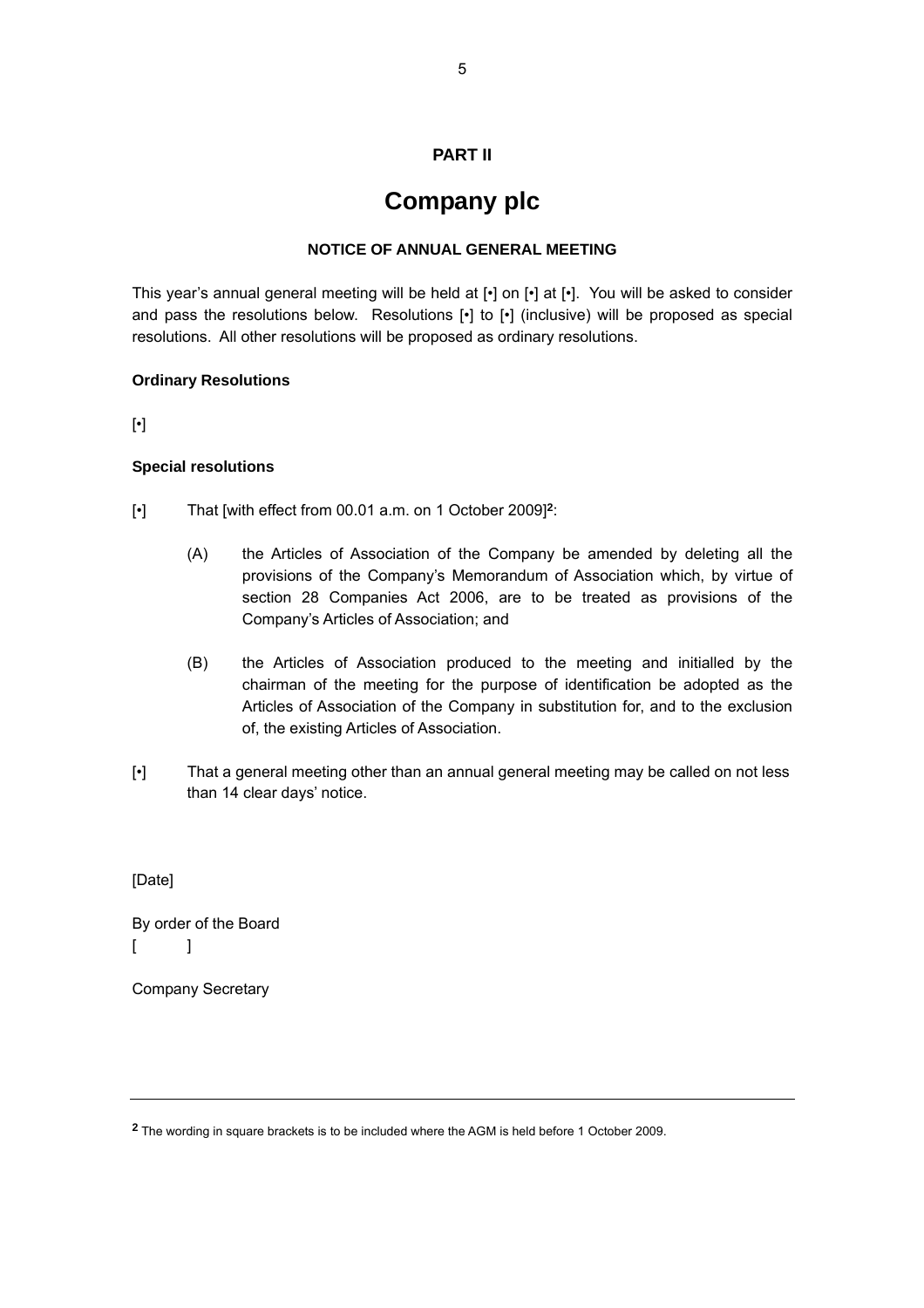#### Registered Office:

 $\lceil$   $\lceil$ 

Registered in England and Wales No. [•]

#### **Notes**

- 1. Members are entitled to appoint a proxy to exercise all or any of their rights to attend and to speak and vote on their behalf at the meeting. A shareholder may appoint more than one proxy in relation to the Annual General Meeting provided that each proxy is appointed to exercise the rights attached to a different share or shares held by that shareholder. A proxy need not be a shareholder of the Company. A proxy form which may be used to make such appointment and give proxy instructions accompanies this notice. [If you do not have a proxy form and believe that you should have one, or if you require additional forms, please contact [●] or [●].] [*NOTE: 1: Any additional rights to appoint more than one proxy contained in the Company's articles also need to be described (CA 2006, s325(1)(b) - the description in this paragraph 1 only discharges the obligation to describe the statutory rights*.)] [*Note 2: S333A CA2006 requires the provision by traded companies of an electronic address for receipt of proxies; the electronic address should be included either in this paragraph, in the form of proxy or on the website. However, where the company's shares are held through CREST and the CREST electronic proxy appointment service is available, the view being taken is that the s333A requirement is satisfied by referring to the CREST website –see Notes 8-11 – and so no further method of electronic voting needs to be made available under s333A*]
- 2. To be valid any proxy form or other instrument appointing a proxy must be received by post or (during normal business hours only) by hand at [•] or at [the electronic address] provided in [Note 1][the proxy form][the website], in each case no later than [•] on [•].
- 3. The return of a completed proxy form, other such instrument or any CREST Proxy Instruction (as described in paragraph 9 below) will not prevent a shareholder attending the Annual General Meeting and voting in person if he/she wishes to do so.
- 4. Any person to whom this notice is sent who is a person nominated under section 146 of the Companies Act 2006 to enjoy information rights (a "Nominated Person") may, under an agreement between him/her and the shareholder by whom he/she was nominated, have a right to be appointed (or to have someone else appointed) as a proxy for the Annual General Meeting. If a Nominated Person has no such proxy appointment right or does not wish to exercise it, he/she may, under any such agreement, have a right to give instructions to the shareholder as to the exercise of voting rights. [*NOTE: If separate forms of notice are being sent to registered members and Nominated Persons, move this rubric to the notice being sent to the Nominated Persons.*]
- 5. The statement of the rights of shareholders in relation to the appointment of proxies in paragraphs 1 and 2 above does not apply to Nominated Persons. The rights described in these paragraphs can only be exercised by shareholders of the Company. [*NOTE: Only to be included if a single form of notice is being sent to registered members and Nominated Persons.*]
- 6. To be entitled to attend and vote at the Annual General Meeting (and for the purpose of the determination by the Company of the votes they may cast), Shareholders must be registered in the Register of Members of the Company at [•] on [•] (or, in the event of any adjournment, on the date which is [two days] before the time of the adjourned meeting). Changes to the Register of Members after the relevant deadline shall be disregarded in determining the rights of any person to attend and vote at the meeting. *[NOTE: Under s360B of the Companies*  Act, a traded company must determine the right to vote at any general meeting by reference to the register of *members as at a time that is not more than 48 hours before the time for the holding of the meeting. In calculating this maximum permitted period non-working days are excluded. With effect from 1 October 2009, the Uncertificated Securities Regulations 2001 are being amended also to allow for non-working days to be excluded for this purpose.]*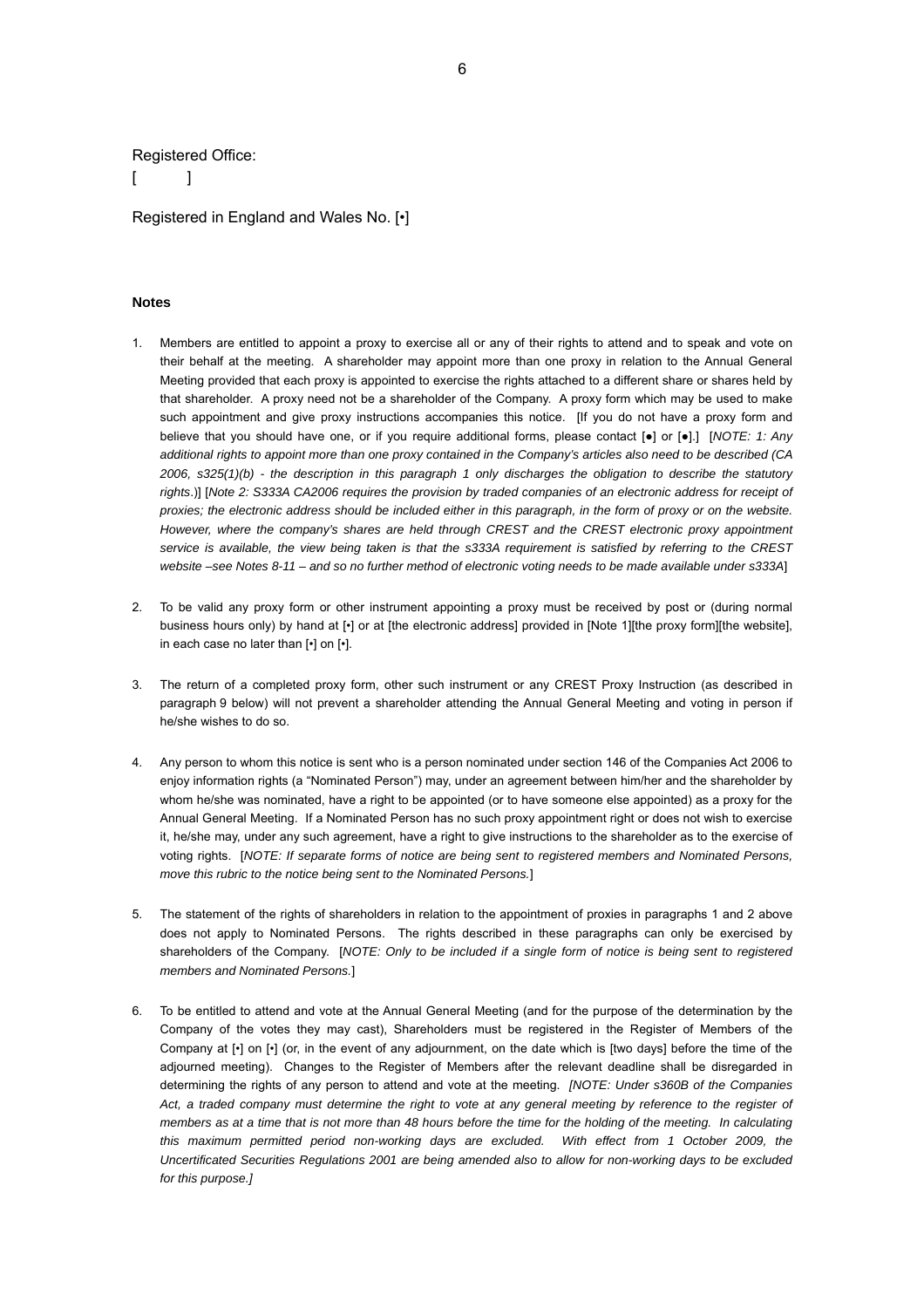- 7. As at [•] (being the last business day prior to the publication of this Notice) the Company's issued share capital consists of [•] ordinary shares, carrying one vote each. Therefore, the total voting rights in the Company as at [•] are [•].
- 8. CREST members who wish to appoint a proxy or proxies through the CREST electronic proxy appointment service may do so by using the procedures described in the CREST Manual. CREST Personal Members or other CREST sponsored members, and those CREST members who have appointed a service provider(s), should refer to their CREST sponsor or voting service provider(s), who will be able to take the appropriate action on their behalf.
- 9. In order for a proxy appointment or instruction made using the CREST service to be valid, the appropriate CREST message (a "CREST Proxy Instruction") must be properly authenticated in accordance with Euroclear UK & Ireland Limited's specifications, and must contain the information required for such instruction, as described in the CREST Manual (available via www.euroclear.com/CREST). The message, regardless of whether it constitutes the appointment of a proxy or is an amendment to the instruction given to a previously appointed proxy must, in order to be valid, be transmitted so as to be received by the issuer's agent (ID [•]) by [•] on [•]. For this purpose, the time of receipt will be taken to be the time (as determined by the time stamp applied to the message by the CREST Application Host) from which the issuer's agent is able to retrieve the message by enquiry to CREST in the manner prescribed by CREST. After this time any change of instructions to proxies appointed through CREST should be communicated to the appointee through other means.
- 10. CREST members and, where applicable, their CREST sponsors, or voting service providers should note that Euroclear UK & Ireland Limited does not make available special procedures in CREST for any particular message. Normal system timings and limitations will, therefore, apply in relation to the input of CREST Proxy Instructions. It is the responsibility of the CREST member concerned to take (or, if the CREST member is a CREST personal member, or sponsored member, or has appointed a voting service provider, to procure that his CREST sponsor or voting service provider(s) take(s)) such action as shall be necessary to ensure that a message is transmitted by means of the CREST system by any particular time. In this connection, CREST members and, where applicable, their CREST sponsors or voting system providers are referred, in particular, to those sections of the CREST Manual concerning practical limitations of the CREST system and timings.
- 11. The Company may treat as invalid a CREST Proxy Instruction in the circumstances set out in Regulation 35(5)(a) of the Uncertificated Securities Regulations 2001.
- 12. Any corporation which is a member can appoint one or more corporate representatives who may exercise on its behalf all of its powers as a member provided that they do not do so in relation to the same shares.
- 13. [*NOTE: This language is only required to be included when section 527 CA 2006 applies and then only where (i) the Company is a quoted company within the meaning of section 531 CA 2006, and (ii) the meeting is also the accounts meeting, i.e. the meeting at which the company's report and accounts are to be laid in accordance with*  section 437 CA 2006. Note section 527(1)(a) applies to accounts for financial years beginning on or after 6 April *2008; section 527(1)(b) applies to auditors appointed for financial years beginning on or after that date.*] [Under section 527 of the Companies Act 2006 members meeting the threshold requirements set out in that section have the right to require the company to publish on a website a statement setting out any matter relating to: (i) the audit of the Company's accounts (including the auditor's report and the conduct of the audit) that are to be laid before the Annual General Meeting; or (ii) any circumstance connected with an auditor of the Company ceasing to hold office since the previous meeting at which annual accounts and reports were laid in accordance with section 437 of the Companies Act 2006. The Company may not require the shareholders requesting any such website publication to pay its expenses in complying with sections 527 or 528 of the Companies Act 2006. Where the Company is required to place a statement on a website under section 527 of the Companies Act 2006, it must forward the statement to the Company's auditor not later than the time when it makes the statement available on the website. The business which may be dealt with at the Annual General Meeting includes any statement that the Company has been required under section 527 of the Companies Act 2006 to publish on a website.]
- 14. Any member attending the meeting has the right to ask questions. The company must cause to be answered any such question relating to the business being dealt with at the meeting but no such answer need be given if (a) to do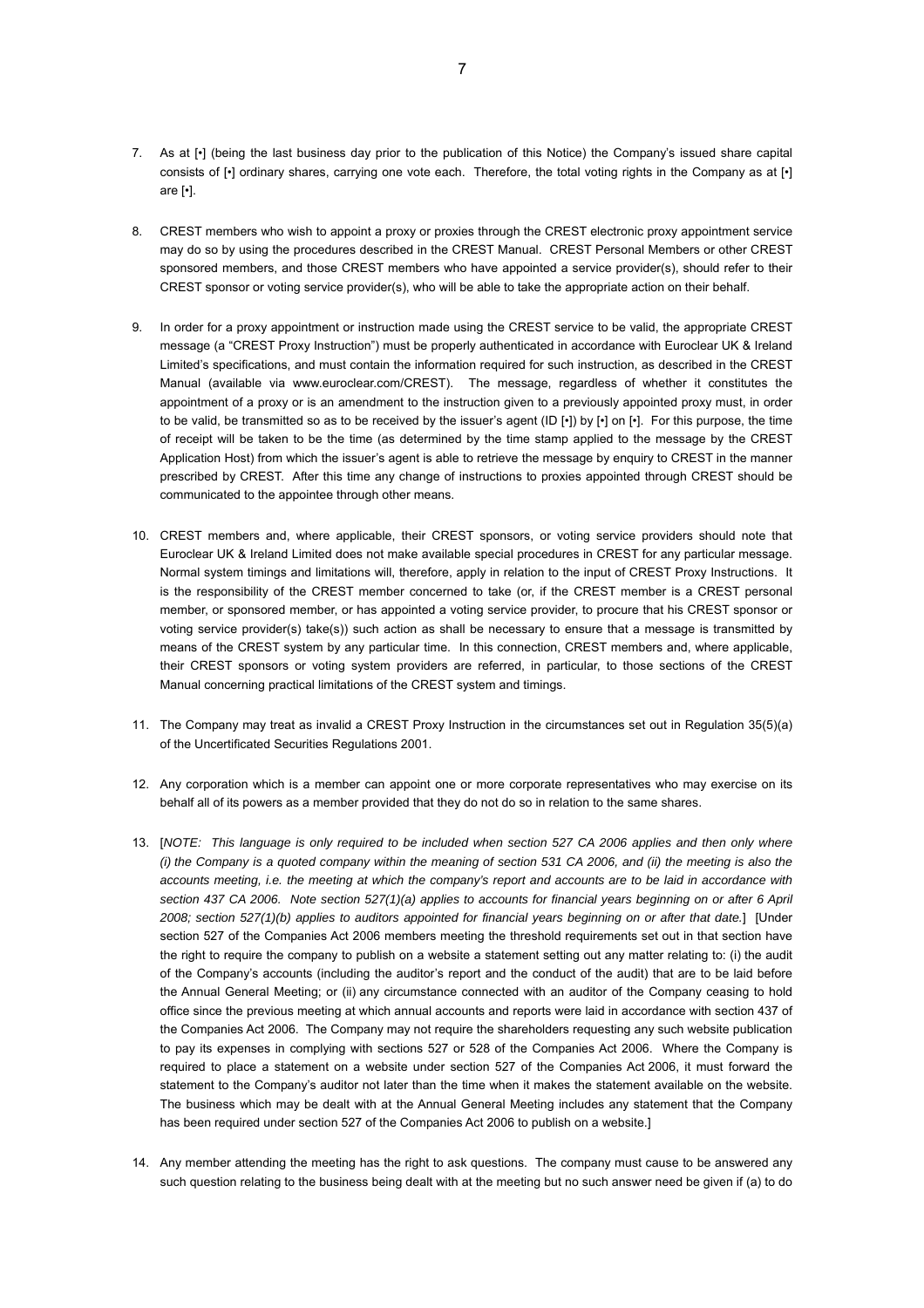so would interfere unduly with the preparation for the meeting or involve the disclosure of confidential information, (b) the answer has already been given on a website in the form of an answer to a question, or (c) it is undesirable in the interests of the company or the good order of the meeting that the question be answered.

- 15. A copy of this notice, and other information required by s311A of the Companies Act 2006, can be found at [website address]. *[NOTE: s311A requires certain information to be made available on the Company's website in advance of the general meeting and maintained on the website for a two-year period.]*
- 16. [*NOTE: Include if notice given more than six clear weeks before the meeting.*] [Under section 338 and section 338A of the Companies Act 2006, members meeting the threshold requirements in those sections have the right to require the company (i) to give, to members of the company entitled to receive notice of the meeting, notice of a resolution which may properly be moved and is intended to be moved at the meeting and/or (ii) to include in the business to be dealt with at the meeting any matter (other than a proposed resolution) which may be properly included in the business. A resolution may properly be moved or a matter may properly be included in the business unless (a) (in the case of a resolution only) it would, if passed, be ineffective (whether by reason of inconsistency with any enactment or the company's constitution or otherwise), (b) it is defamatory of any person, or (c) it is frivolous or vexatious. Such a request may be in hard copy form or in electronic form, must identify the resolution of which notice is to be given or the matter to be included in the business, must be authorised by the person or persons making it, must be received by the company not later than  $[•]$ , being the date 6 clear weeks before the meeting, and (in the case of a matter to be included in the business only) must be accompanied by a statement setting out the grounds for the request.]
- 17. [*NOTE: Under s311(3)(e), where the company is offering the facility to members to vote by electronic means, the notice must include a statement of the procedure for doing so. This refers to where the company is holding and conducting a meeting in such a way that persons who are not present together at the same place may be electronic means attend and speak and vote at it, e.g. satellite meetings held in various locations linked electronically: see s360A. Where this is the case, the following note should be included*] [Members may attend speak and vote at the meeting by [description of procedures including details required by s311(3)(e)]]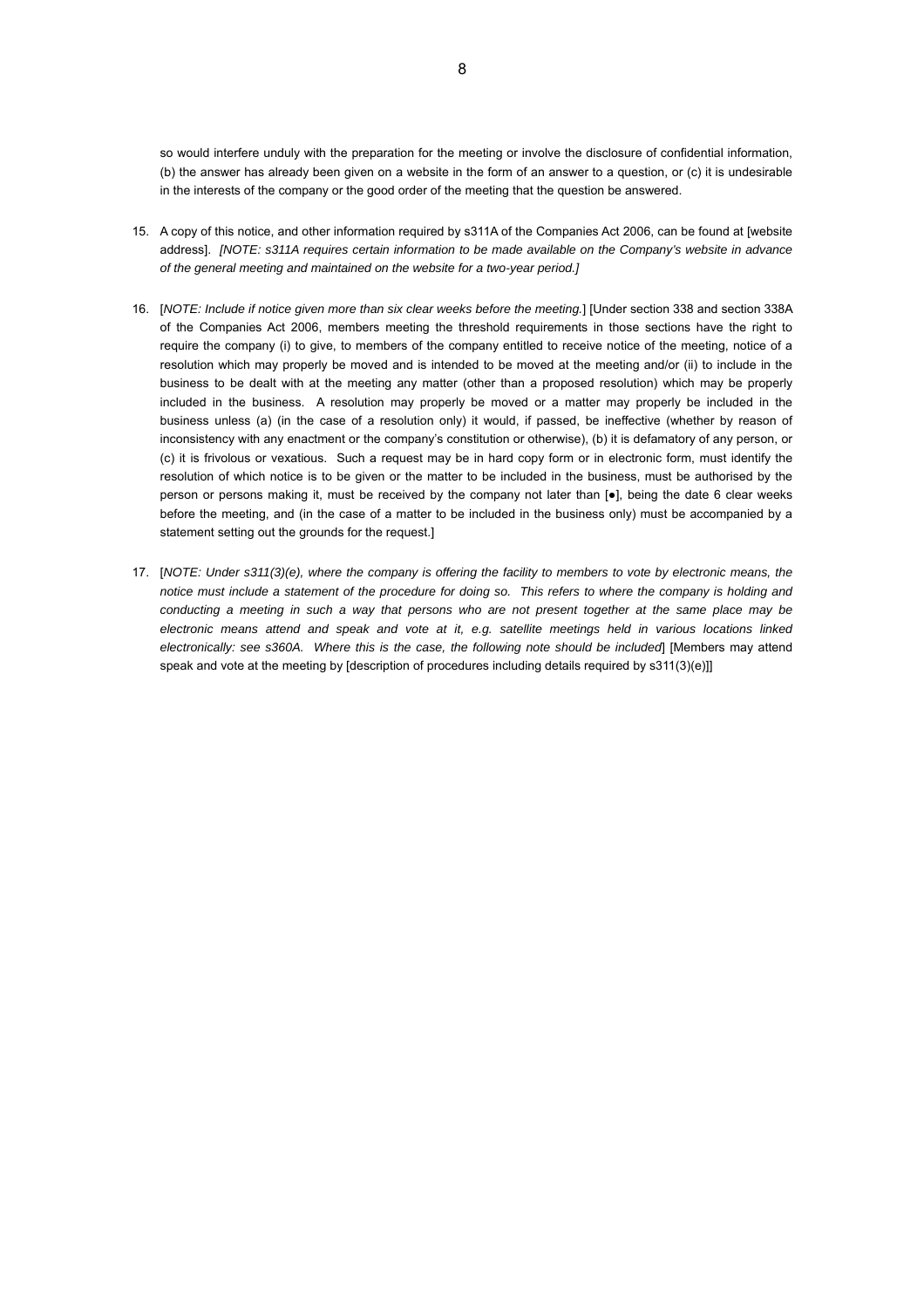## **EXPLANATORY NOTES TO THE NOTICE OF ANNUAL GENERAL MEETING**

The notes on the following pages give an explanation of the proposed resolutions.

Resolutions [•] to [•] are proposed as ordinary resolutions. This means that for each of those resolutions to be passed, more than half of the votes cast must be in favour of the resolution. Resolutions [•] to [•] are proposed as special resolutions. This means that for each of those resolutions to be passed, at least three-quarters of the votes cast must be in favour of the resolution.

## **Resolution [•]: Adoption of new articles of association**

It is proposed in resolution [•] to adopt new articles of association (the "**New Articles**") in order to update the Company's current articles of association (the "**Current Articles**") primarily to take account of the coming into force of the Companies (Shareholders' Rights) Regulations 2009 (the "**Shareholders' Rights Regulations**") [and][,] the implementation of the last parts of the Companies Act 2006 [and amendments to the Uncertificated Securities Regulations 2001]. [The resolution adopting the New Articles will only become effective on 1 October 2009.]

The principal changes introduced in the New Articles are summarised in Part III. Other changes, which are of a minor, technical or clarifying nature and also some more minor changes which merely reflect changes made by the Companies Act 2006 [or][,] the Shareholders' Rights Regulations [or the Uncertificated Securities Regulations 2001], or conform the language of the New Articles with that used in the model articles for public companies produced by the Department for Business, Innovation and Skills have not been noted in Part III. The New Articles showing all the changes to the Current Articles are available for inspection, as noted on page [•] of this document.

## **Resolution [•]: Notice of general meetings[3](#page-8-0)**

Changes made to the Companies Act 2006 by the Shareholders' Rights Regulations increase the notice period required for general meetings of the Company to 21 days unless shareholders approve a shorter notice period, which cannot however be less than 14 clear days. (AGMs will continue to be held on at least 21 clear days' notice.)

[Before][Until] the coming into force of the Shareholders' Rights Regulations on 3 August 2009, the Company [was][will be] able to call general meetings other than an AGM on 14 clear days' notice without obtaining such shareholder approval. In order to preserve this ability, Resolution [●] seeks such approval. The approval will be effective until the Company's next annual general meeting, when it is intended that a similar resolution will be proposed.

<span id="page-8-0"></span>**<sup>3</sup>** This assumes that the Company does not have any provisions in its articles which would conflict with the position under the Companies Act 2006 regarding notice periods for general meetings.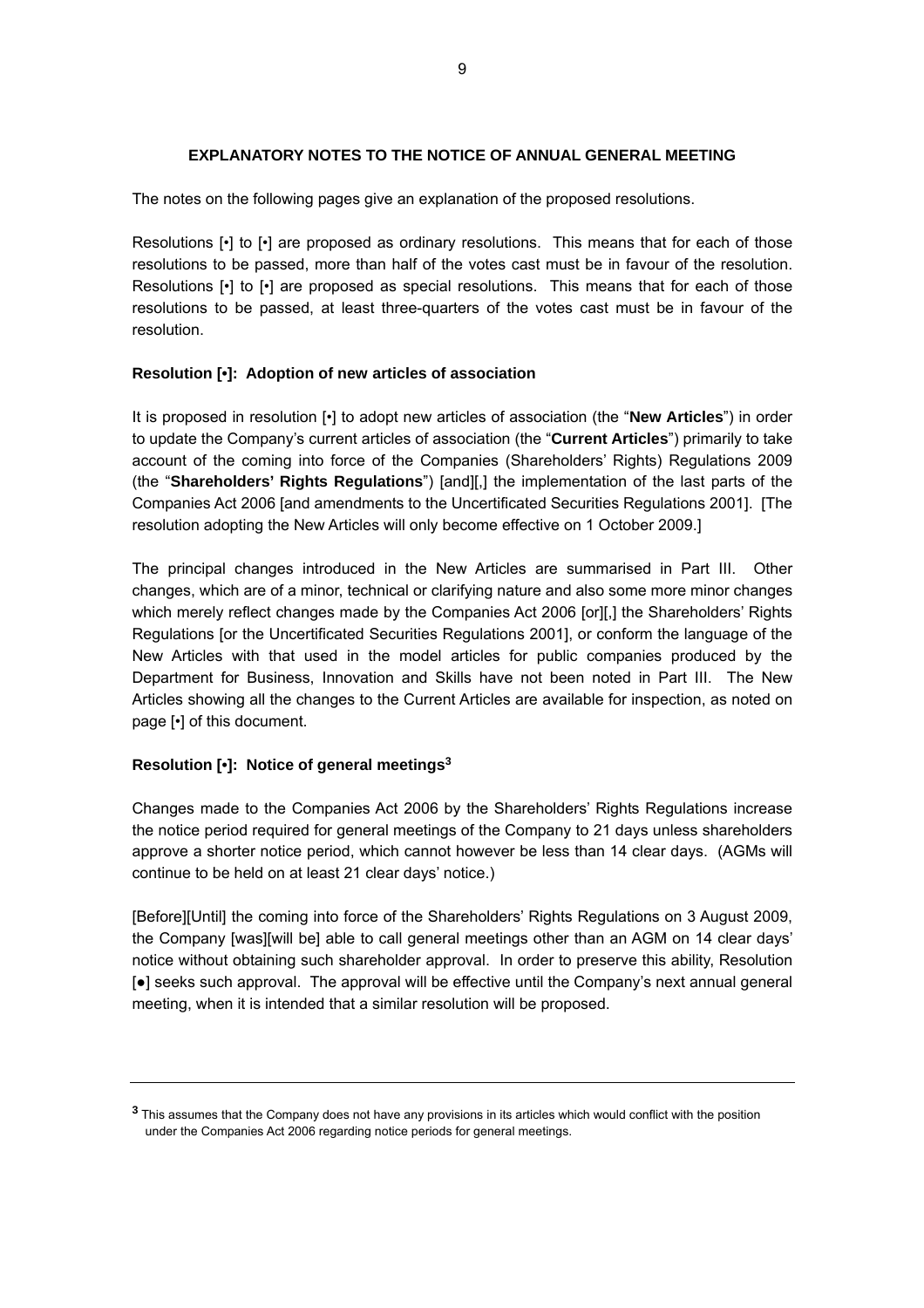Note that the changes to the Companies Act 2006 mean that, in order to be able to call a general meeting on less than 21 clear days' notice, the Company must make a means of electronic voting available to all shareholders for that meeting.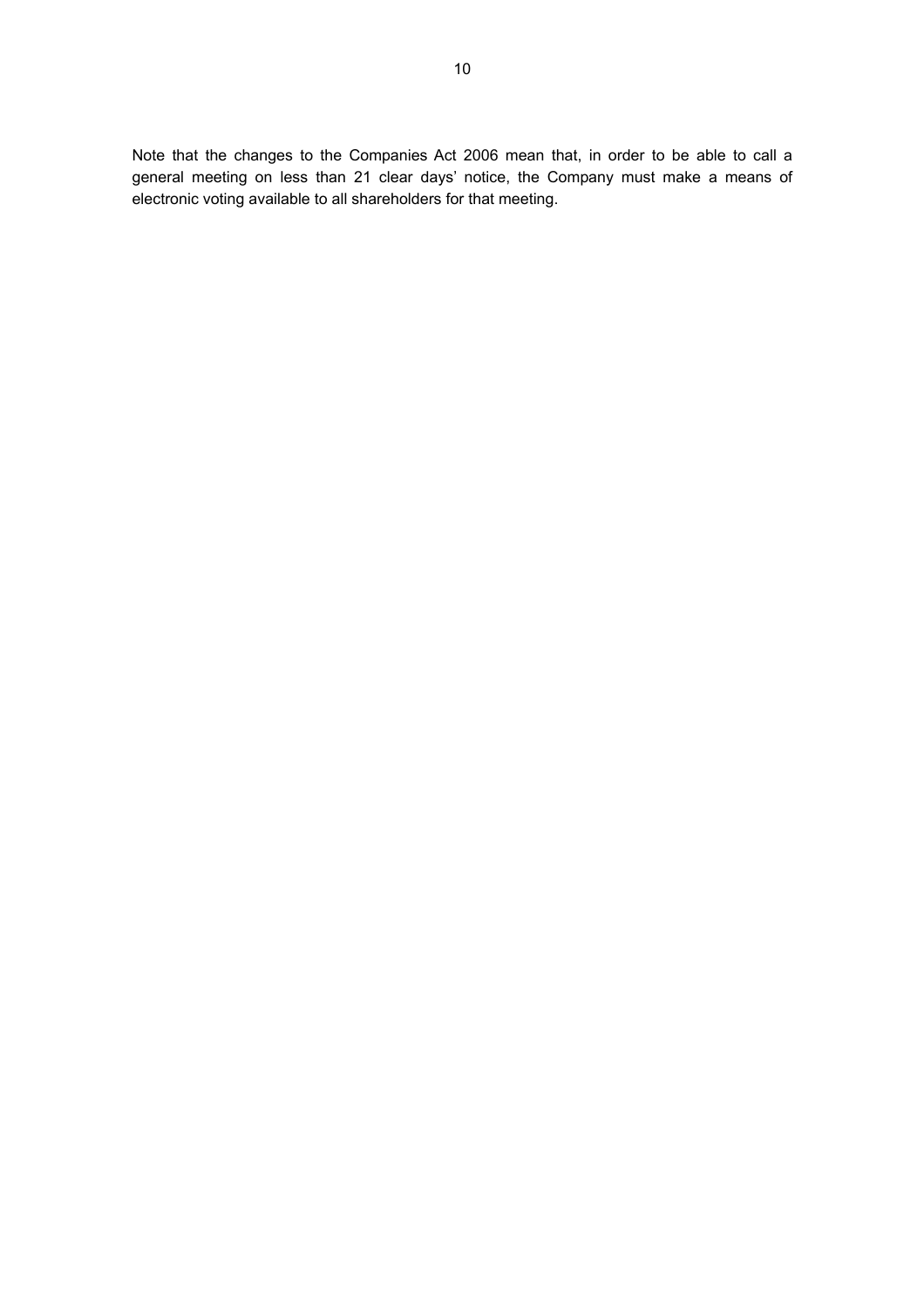## **PART III**

## **EXPLANATORY NOTES OF PRINCIPAL CHANGES TO THE COMPANY'S ARTICLES OF ASSOCIATION**

#### **1. The Company's objects**

The provisions regulating the operations of the Company are currently set out in the Company's memorandum and articles of association. The Company's memorandum contains, among other things, the objects clause which sets out the scope of the activities the Company is authorised to undertake. This is drafted to give a wide scope.

The Companies Act 2006 significantly reduces the constitutional significance of a company's memorandum. The Companies Act 2006 provides that a memorandum will record only the names of subscribers and the number of shares each subscriber has agreed to take in the company. Under the Companies Act 2006 the objects clause and all other provisions which are contained in a company's memorandum, for existing companies at 1 October 2009, are deemed to be contained in the company's articles of association but the company can remove these provisions by special resolution.

Further the Companies Act 2006 states that unless a company's articles provide otherwise, a company's objects are unrestricted. This abolishes the need for companies to have objects clauses. For this reason the Company is proposing to remove its objects clause together with all other provisions of its memorandum which, by virtue of the Companies Act 2006, are treated as forming part of the Company's articles of association as of 1 October 2009. Resolution [●] (A) confirms the removal of these provisions for the Company. As the effect of this resolution will be to remove the statement currently in the Company's memorandum of association regarding limited liability, the New Articles also contain an express statement regarding the limited liability of shareholders.

## **2. Articles which duplicate statutory provisions**

Provisions in the Current Articles which replicate provisions contained in the Companies Act 2006 are in the main [to be removed in the New Articles] [amended to bring them into line with the Companies Act 2006]. [This is in line with the approach advocated by the Government that statutory provisions should not be duplicated in a company's constitution.]

## **3. Change of name**

Under the Companies Act 1985, a company could only change its name by special resolution. Under the Companies Act 2006 a company will be able to change its name by other means provided for by its articles. To take advantage of this provision, the New Articles enable the directors to pass a resolution to change the Company's name.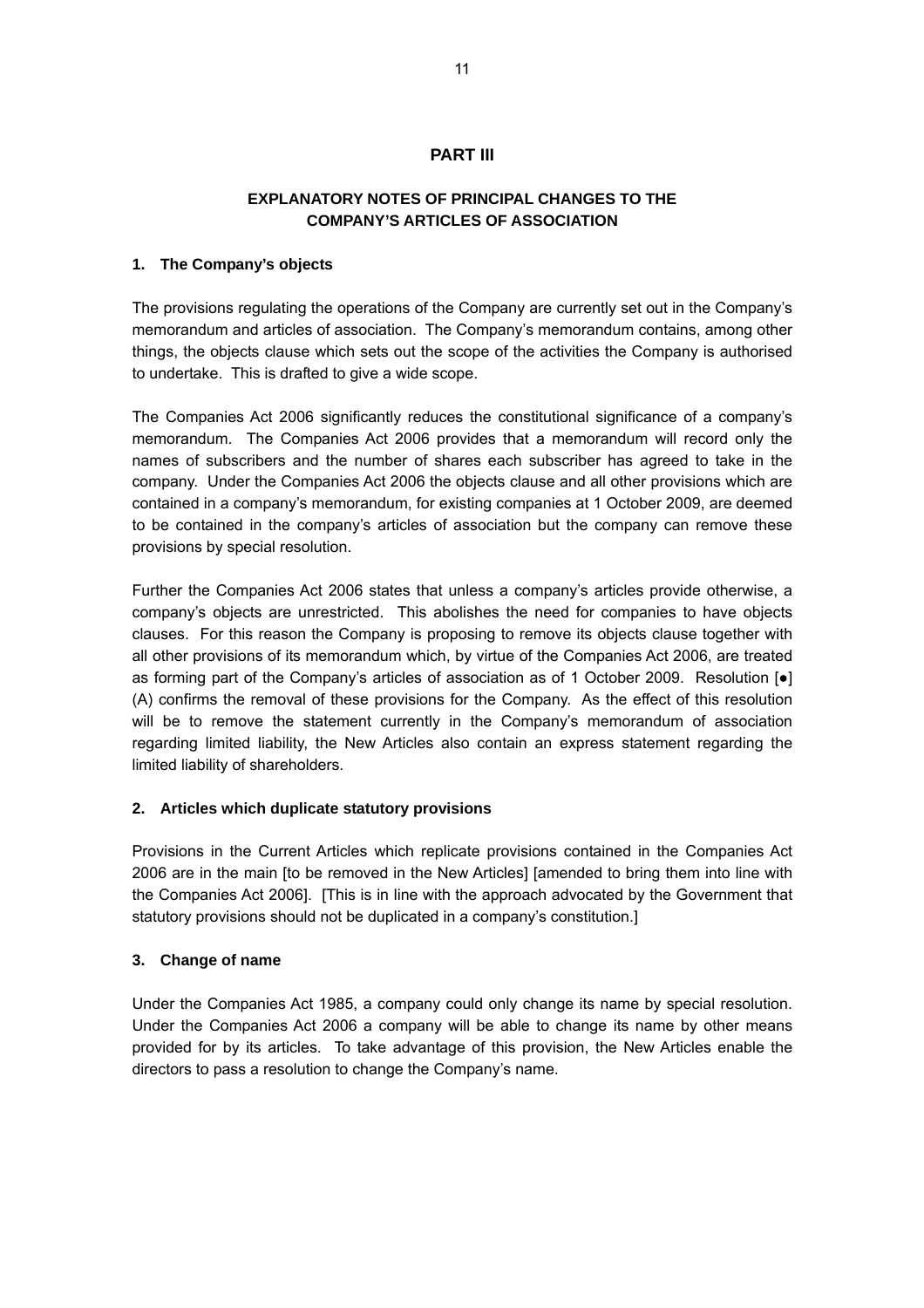## **4. Authorised share capital and unissued shares**

The Companies Act 2006 abolishes the requirement for a company to have an authorised share capital and the New Articles reflect this.**[4](#page-11-0)** Directors will still be limited as to the number of shares they can at any time allot because allotment authority continues to be required under the Companies Act 2006, save in respect of employee share schemes.

## **5. Redeemable shares**

Under the Companies Act 1985, if a company wished to issue redeemable shares, it had to include in its articles the terms and manner of redemption. The Companies Act 2006 enables directors to determine such matters instead provided they are so authorised by the articles. The New Articles contain such an authorisation. The Company has no plans to issue redeemable shares but if it did so the directors would need shareholders' authority to issue new shares in the usual way.

## **6. Authority to purchase own shares, consolidate and sub-divide shares, and reduce share capital**

Under the Companies Act 1985, a company required specific enabling provisions in its articles to purchase its own shares, to consolidate or sub-divide its shares and to reduce its share capital or other undistributable reserves as well as shareholder authority to undertake the relevant action. The Current Articles include these enabling provisions. Under the Companies Act 2006 a company will only require shareholder authority to do any of these things and it will no longer be necessary for articles to contain enabling provisions. Accordingly the relevant enabling provisions have been removed in the New Articles.

## **7. Provision for employees on cessation of business**

The Companies Act 2006 provides that the powers of the directors of a company to make provision for a person employed or formerly employed by the company or any of its subsidiaries in connection with the cessation or transfer to any person of the whole or part of the undertaking of the company or that subsidiary, may only be exercised by the directors if they are so authorised by the company's articles or by the company in general meeting. The New Articles provide that the directors may exercise this power.

<span id="page-11-0"></span>**<sup>4</sup>** It is likely that the Current Articles will contain a number of provisions referring to authorised share capital. If New Articles are not being adopted, the Current Articles should be amended to remove these provisions. Typically these provisions will include the statement of authorised share capital, power to increase authorised share capital, words relating to authorised share capital in the power to issue unissued shares and power to cancel unissued shares.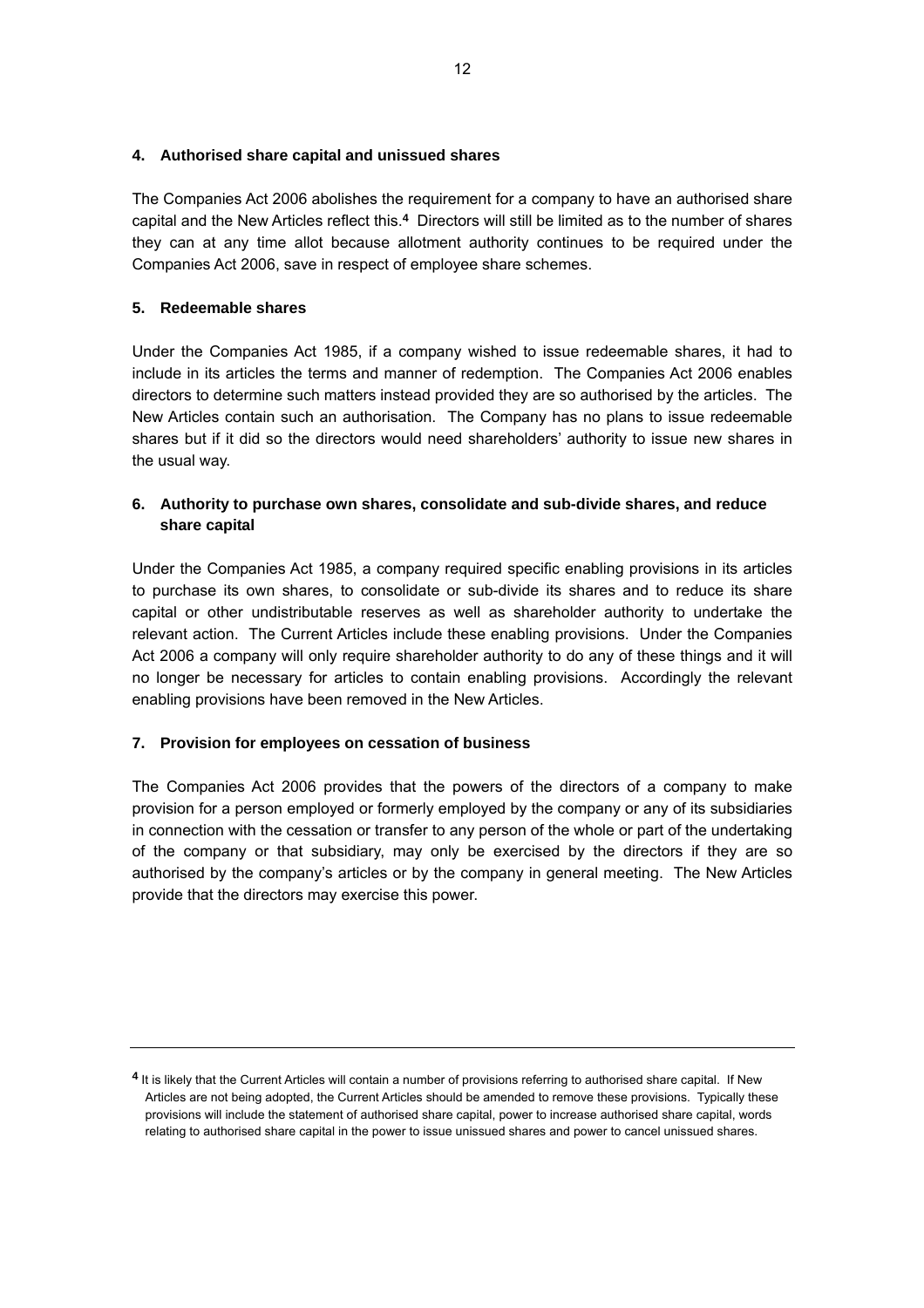## **8. Use of seals**

Under the Companies Act 1985, a company required authority in its articles to have an official seal for use abroad. Under the Companies Act 2006, such authority will no longer be required. Accordingly, the relevant authorisation has been removed in the New Articles.

The New Articles provide an alternative option for execution of documents (other than share certificates). Under the New Articles, when the seal is affixed to a document it may be signed by one authorised person in the presence of a witness, whereas previously the requirement was for signature by either a director and the secretary or two directors or such other person or persons as the directors may approve.

## **9. Suspension of registration of share transfers**

The Current Articles permit the directors to suspend the registration of transfers. Under the Companies Act 2006 share transfers must be registered as soon as practicable. The power in the Current Articles to suspend the registration of transfers is inconsistent with this requirement. Accordingly, this power has been removed in the New Articles.

## **10. Vacation of office by directors**

The Current Articles specify the circumstances in which a director must vacate office. The New Articles update these provisions to [reflect the approach taken on mental and physical incapacity in the model articles for public companies produced by the Department for Business, Innovation and Skills] [treat physical illness in the same manner as mental illness].

*[NOTE: Items 11-13 below are applicable to all companies. Items 14-17 are only applicable to traded companies, i.e. where voting shares are admitted to trading on a regulated market (e.g. LSE main market and listed segment of PLUS, but not AIM.)* 

## **11. Voting by proxies on a show of hands**

The Shareholders' Rights Regulations have amended the Companies Act 2006 so that it now provides that each proxy appointed by a member has one vote on a show of hands unless the proxy is appointed by more than one member in which case the proxy has one vote for and one vote against if the proxy has been instructed by one or more members to vote for the resolution and by one or more members to vote against the resolution. [The New Articles remove provisions in the Current Articles dealing with proxy voting on the basis that these are dealt with in the Companies Act 2006 and contain a provision clarifying how the provision of the Companies Act 2006 giving a proxy a second vote on a show of hands should apply to discretionary authorities.] [The Current Articles have been amended to reflect these changes.]

## **12. Voting by corporate representatives**

The Shareholders' Rights Regulations have amended the Companies Act 2006 in order to enable multiple representatives appointed by the same corporate member to vote in different ways on a show of hands and a poll. [The New Articles contain provisions which reflect these